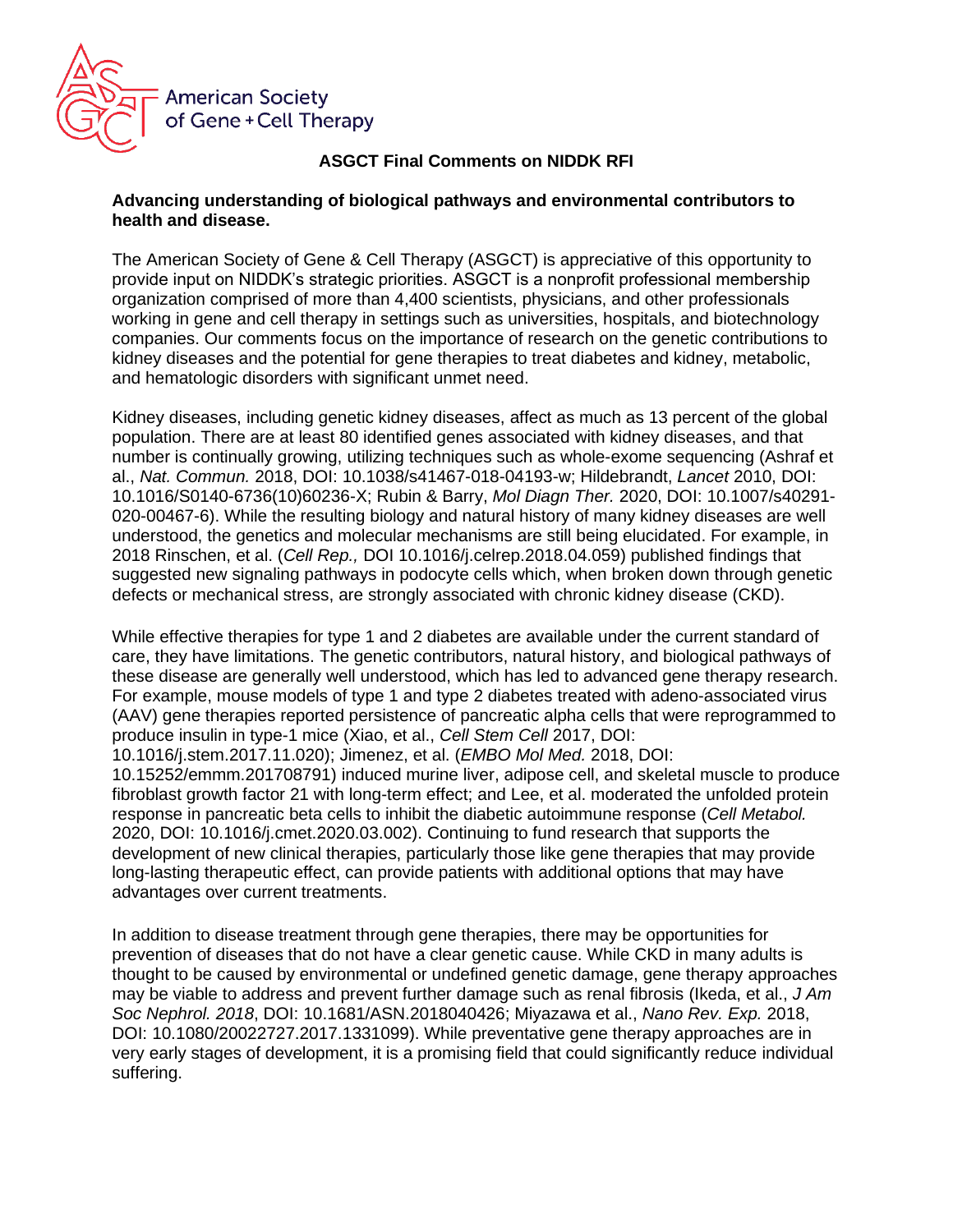The genetic causes of some metabolic disorders (see: Nagree et al., *Expert Opin Biol Ther.* 2019, DOI: 10.1080/14712598.2019.1607837) and hematologic diseases (see: Al-Saif, *Gene Therapy* 2019, doi.org/10.1038/s41434-019-0093-4) make up a number of the highly promising candidates for gene therapy. As these diseases fall within the purview of both NIDDK and a number of other NIH Institutes, we will not discuss them extensively in these comments. ASGCT supports continued funding for basic, translational, and early clinical research in these areas, to contribute to the development of treatments for diseases that under current standards of care may result in loss of productivity, lower quality of life, poor lifelong prognosis and early death for patients.

Gene therapy approaches for kidney diseases have not yet reached the clinical stage of development, though at least one clinical trial for a metabolic disorder that causes kidney damage is currently ongoing (see below). More research is needed to elucidate the biological pathways and genetic underpinnings of kidney diseases. One challenge for kidney gene therapies in particular is identifying an effective route of administration. The most common administration methods for gene therapies are intravenous infusion or direct to tissue/organ injection, which have proved effective for the most advanced clinical therapeutic gene therapy programs (including but not limited to ophthalmic disorders, hematologic disorders, and motor neuron disease). The unique structure and function of the kidney, however, wherein the glomerular filter blocks entry to all but the smallest particles from the bloodstream, makes intravenous administration difficult with current vectors which are nearly all too large to pass through the glomerulus. Thus, direct administration methods will most likely need to be developed for kidney gene therapies. Options explored in animal models have included infusion into the renal artery; retrograde infusion into the ureter or renal vein; and direct injection to the cortex or medulla (reviewed by Rubin & Barry, *Mol Diagn Ther.* 2020, DOI: 10.1007/s40291- 020-00467-6). After an administered gene therapy successfully targets the kidney, the additional problem remains of selectively transducing the correct cell type for genetic correction out of the more than 20 that exist in the kidney. Thus, while gene therapies have the potential to provide novel treatment pathways for kidney diseases, including those caused by both genetic and environmental damage, these challenges must be overcome. Funding for additional research on effective delivery mechanisms could assist in actualizing the field's great potential.

As noted previously, gene therapy approaches for diabetes are more advanced than for kidney applications but are also in need of further research and development. Research in this area has resulted in at least one pre-clinical gene therapy targeting both type 1 and type 2 diabetes. An example of promising research from the metabolic disease space, which has shown promise for gene therapy approaches, is an ongoing clinical trial that addresses cystinosis, a lysosomal storage disorder leading to end stage kidney disease and other organ failure. The trial (ClinicalTrials.gov Identifier: NCT03897361) utilizes autologous transplantation of hematopoietic stem cells modified *ex vivo* using a self-inactivated lentiviral vector. The principal investigator of this trial received NIDDK funding in the course of developing the techniques now being tested.

Recombinant AAV vectors being used in many gene therapy development programs present challenges related to both innate and adaptive immune responses to the vector. Additional funding for investigations of the immunological profile of these vectors, including how to reduce the immunogenic features and improve the consistency and durability of therapeutic effects, would be a boon to the entire gene therapy field. Development of additional serotypes within existing vector types would be valuable to expand the universe of vectors with unique properties that can be used in the diverse fields of study within gene therapy.